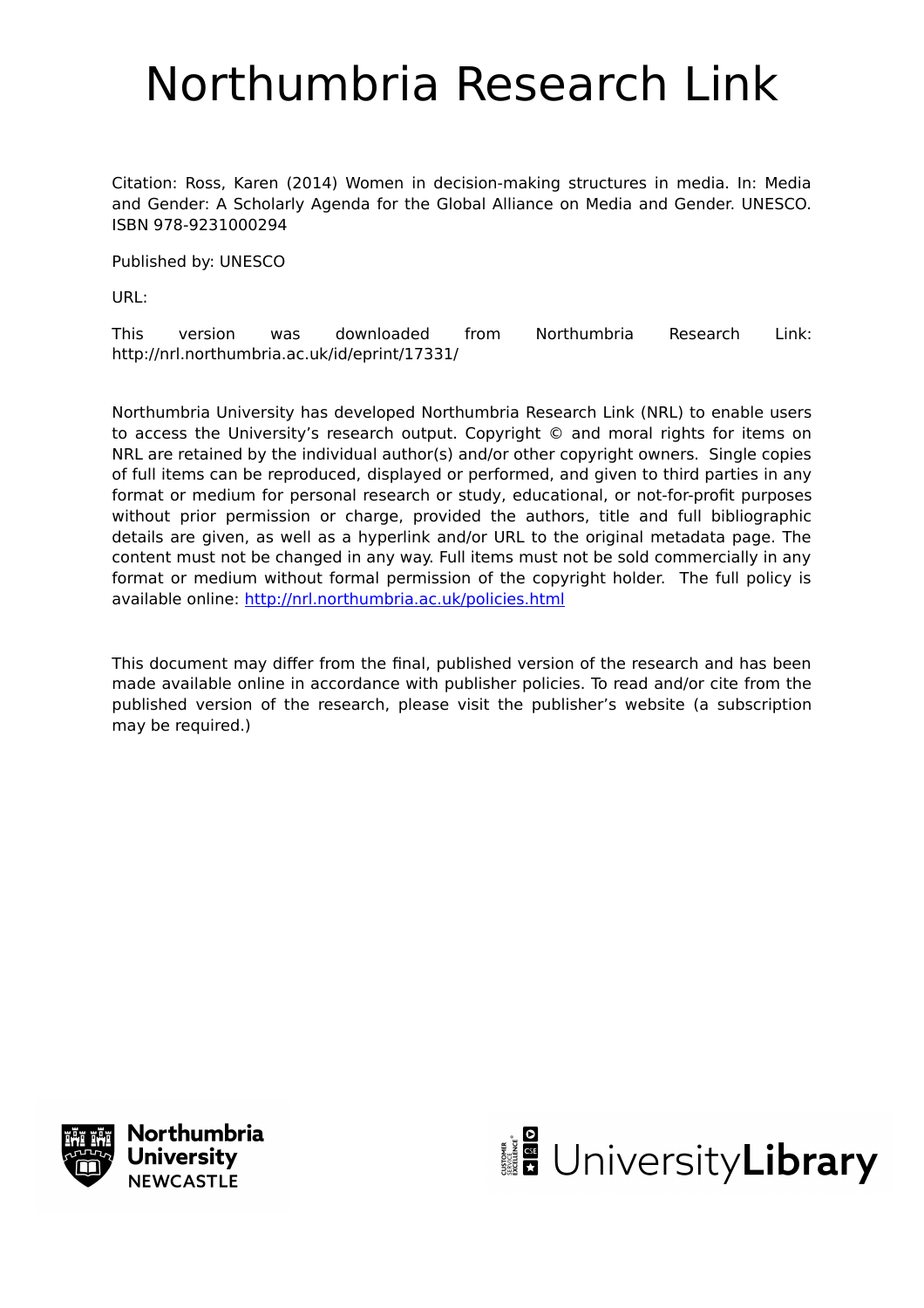Two lessons as to women's future engagement with their rightful places in news organisations (and the profession they enable) emerge from the feminist research to date. The first is that women enjoy greater progress in the news profession in general when there are national laws in place that provide the statutory basis for gender equality and structural supports for the raising of children. The Nordic nations are particularly strong examples of this, as we have seen. Thus, both professional associations and feminist popular movements should continue to advocate for these state-level policies. The second lesson, though less obvious, is that women should enter media policymaking in a more determined way to advocate for their own interests. Gallagher (2011) and Byerly (2014) are among those who have commented on feminists' slowness to address macro-level issues that shape the structure of media industries and their operations. In the broader political economy of neoliberalism that has emerged since the 1970s, men's power has been consolidated in both the financial and political realms, serving to further marginalise women. If women are to gain the voice they seek through journalistic practice, the challenge is for them – for us – to seek organised ways to more actively engage the policies that allow this consolidation.

#### *References*

Becker, L. B. et al., 2010. Annual Survey of Journalism & Mass Communication Graduates [pdf] Athens, GA: University of Georgia. Available at: <http://www.grady.uga.edu/annualsurveys/Graduate\_Survey/Graduate\_2010/ Grad2010MergedColorv2.pdf> [Accessed 25 September 2013].

Bureau of Labor Statistics, 2012. Employment & Earnings Online. [online] Washington, DC: US Department of Labor. Available at: <http://bls.gov/opub/ee/2012/cps/annual.htm#empstat> [Accessed 25 September 2013].

Byerly, C. M., 2014. Women and media control: Feminist interrogations at the macro level. In: C. Carter, L. Steiner and L. McLaughlin, eds. 2014. The Routledge Companion to Media and Gender. Abingdon, UK: Taylor & Francis/Routledge. Ch.9.

What is Journalism? [online] Available at: <https://reutersinstitute.politics.ox.ac.uk/resources/definitions-of-journalism. html> [Accessed 25 September 2013].

Edstrom, M., 2013. Women Reach Parity but Gender Troubles Persist. In: C.M. Byerly, ed. 2013. The Palgrave International Handbook of Women and Journalism. Basingstoke, UK: Palgrave Macmillan. pp.78-91.

Gallagher, M., 2011. Gender and Communication Policy: Struggling for Space. In R. Mansell and M. Raboy, eds. 2011. The Handbook of Global Communication Policy. Malden, MA: Wiley Blackwell. pp.451-66.

Higgins, V., Correa, T., Flores, T. and Meraz, S., 2008. Women and the News: Latin America and the Caribbean. In: P. Poindexter, S. Meraz and A. S. Weiss, eds. 2008. Women, Men and the News. London, UK: Routledge. pp.239-266.

Ishiyama, R., 2013. Japan: Why So Few Women Journalists? In: C.M. Byerly, ed. 2013. The Palgrave International Handbook of Women and Journalism. Basingstoke, UK: Palgrave Macmillan. pp.404-418.

Nastasia, S. and Nastasia, D. I., 2013. Bulgaria: Cinderella Went to Market, with Consequences for Women Journalists. In: C.M. Byerly, ed. 2013. The Palgrave International Handbook of Women and Journalism. Basingstoke, UK: Palgrave Macmillan. pp.27-38.

Nastasia, D. I., Pilvre, B. and Tampere, K., 2013. Estonia: Women Journalists and Women's Emancipation in Estonia. In: C.M. Byerly, ed. 2013. The Palgrave International Handbook of Women and Journalism. Basingstoke, UK: Palgrave Macmillan. pp. 39-50.

Ovrebo, T., 2013. Norway: The Uncomfortable Gender Gap in News Media. In: C.M. Byerly, ed. 2013. The Palgrave International Handbook of Women and Journalism. Basingstoke, UK: Palgrave Macmillan. pp.137-149.

Savolainen, T. and Zilliacus-Tikkanen, H., 2013. Finland: Women Journalists, the Unequal Majority. In: C.M. Byerly, ed. 2013. The Palgrave International Handbook of Women and Journalism. Basingstoke, UK: Palgrave Macmillan. pp.55-65.

Reuters Institute for the Study of Journalism, 2012.

# **Women in decision-making structures in media**

### **Karen Ross**

## **Introduction**

As with so many other aspects of social, cultural and economic life in the 21<sup>st</sup> century, women's occupation of decision-making positions in media industries is low relative to their proportion in the sector's labour force. Despite increasing numbers of women graduating from professional and vocational programmes and entering the industry, most research suggests that they get stuck at middle management and rarely achieve the really top jobs. Given the dominance of US scholarship in this field, the research on which this short paper is based aimed to explore women's penetration of top level management across a range of large media organisations, both public sector and privately-owned in the EU and Croatia. The work was funded by the European Institute for Gender Equality and the idea for it arose from the decision of the Council of the European Union's Presidency in the first half of 2013 (Ireland) to prioritise Area J of the Beijing Platform for Action. Area J has two aspects, one relating to the participation and access of women to expression and decision-making in and through media and new communication technologies, and the other to promote a balanced and non-stereotyped portrayal of women in the media. Whilst the project addressed both these elements, this paper is focused exclusively on the first element $^{\scriptscriptstyle 1}$ .

36 37 split TV and radio into two separate operational structures.The research aimed to explore the extent to which women are employed in decision-making positions in large-scale media organisations across Europe, including on boards, how senior women actually experience their media workplace and what kinds of gender-equality and/or women-focused policies are in place in those organisations. Once the resulting data had been analysed, the project intended to develop a set of indicators which would be adopted by the Council of the European Commission – see later. A total of 99 organisations were researched across the European Union Member States and Croatia, comprising  $39^{\rm 3}$  public sector organisations, 56 privately-funded companies and 4 companies with mixed-funding. The criteria for selecting the latter included size of organisation (in terms of workforce), popularity of service/ product (for example, audience ratings for TV and radio; circulation for newspapers), and importance (for example, in terms of opinion-forming). In most countries, decisions had to be made using several criteria, for example, when a newspaper had a high circulation but a small workforce, or where several TV stations all claimed to be the 'most popular' but where verifiable data on ratings was impossible to obtain. Within the sample for any one country, the public service broadcaster was always included and then up to three private organisations, depending on media density. In most countries, the private media selected comprised at least one newspaper and at least one TV station: radio stations were included in countries where radio was particularly popular, or in high media density countries, or where the public service broadcaster

# **Women in decision-making in media organisations: policy context**

The small number of women occupying senior positions in media organisations has been a cause for concern for several decades. Professional bodies such as the International (and European) Federation of Journalists and Women In Journalism, NGOs such as the European Women's Lobby and the various Working Groups of the European Commission and the Council of Europe have undertaken a number of studies over the past few years to explore this issue and have suggested a range of practical measures to improve and enhance women's career opportunities within the media sector<sup>2</sup>. Actions to support the recruitment and promotion of more women into senior roles within the media industry have been complemented by similar efforts to enable more women to take their seats around the boardroom table. The most recent initiative came in November 2012, when the European Commission formally proposed legislation to accelerate the number of women in the boardroom. The proposed Directive set out the objective of a 40% presence of the under-represented sex among non-executive directors of publicly-listed companies by 2020, and by 2018 for publicly-funded organisations.

# **Research design and methods**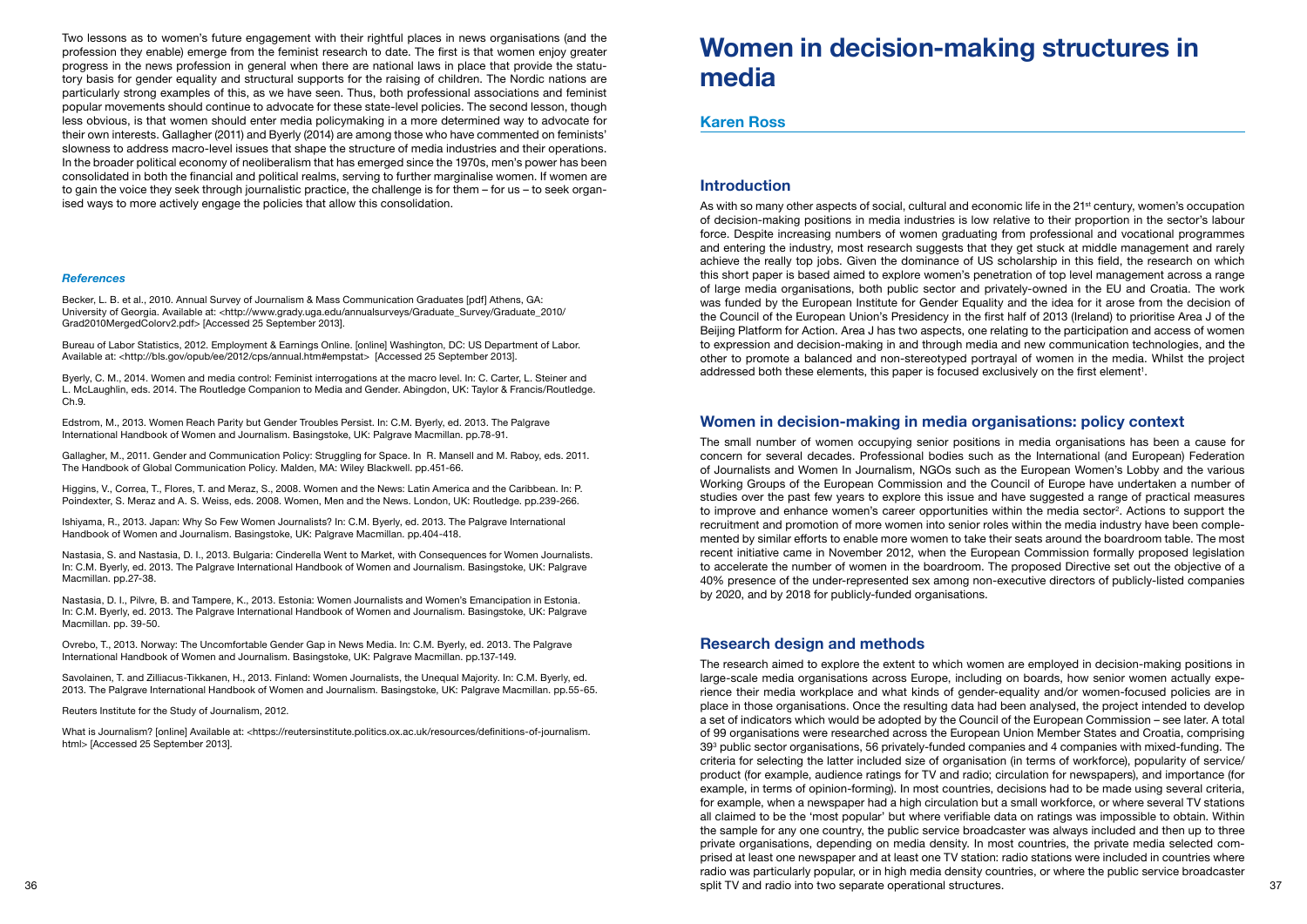# **Findings**

The data collected in this study illustrate a number of key themes which impact and influence the extent to which the BPfA hopes for increasing the number of women in decision-making positions in media industries have been or can be achieved. Whilst this is a small-scale survey with 99 organisations in the sample, they comprise all the public service broadcasters (39 separate organisations) in EU-27+HR: the 56 private organisations constitute some of the major European media corporations, most of which have international parent companies. The four organisations with mixed funding (public and private) are also major media players. So although no claims are being made about the representativeness of the sample (at least in terms of the private media sector), the findings are nonetheless important as they are indicative of the EU media sector in general terms and give confidence to the robustness of the indicators which draw on the results. The most disturbing finding, as illustrated in the Figure below, is the low number of women who occupy senior decision-making positions or have seats on boards: 1,037 positions out of a total 3,376 counted (30%) were held by women.

Women occupy around one-third of all positions we counted in public service broadcasting organisations and around one-quarter of positions in the private sector: public service broadcasting sector organisations and those with mixed funding were much more likely to appoint women into senior roles (59%) than private organisations (41%). The data collected shows that in some countries, women are present in relatively high numbers at both strategic and operational levels in relation to the EU-27 average. There could be any number of reasons for these counter-trends – both 'positive' and 'negative'. One 'positive' reason could be because organisations have proactively worked to promote opportunities for women through both equality codes and positive action strategies but also by making recruitment, selection and promotion processes entirely transparent and based on merit and competence rather than internal networks and nepotism. One less positive reason could be the operation of what has been described as the velvet ghetto, that the gradual incursion of women into traditionally male professions such as journalism has the effect of reducing the status of those professions and thus the salaries offered $\hbox{}^4.$ 

Figure: Percentage of women and men in decision-making positions and on boards in 99 major media organisations across EU27 + Croatia



38 39 Equality or Diversity Department. In terms of practical measures, the most frequently mentioned measure As far as gender equality plans, diversity policies and codes are concerned, just under half the organisations in the survey have some kind of equality policy which at least mentions gender, although less than one in five organisations have a policy which is explicitly focused on gender. A similar number have formal mechanisms in place to monitor their gender and/or equality policies and nine organisations have an

*'If the selection [of candidates] is based almost exclusively on a political relation, women are generally disadvantaged as far as top positions are concerned; when selection is based on résumés and the quality of work, the issue changes completely.*

**(Maria, public service broadcaster)**

related to sexual harassment and fewer than 25% of organisations mentioned this, followed by a dignity at work policy (19%) and a maternity leave policy (17%). Only six organisations support structured training programmes for women, although slightly more (nine per cent) provide equality awareness training for staff. In terms of sectoral differences, public service broadcasters were significantly more likely to have developed formal gender and equality structures than the private sector organisations.

# **Women in decision-making in major media organisations – three indicators**

The indicators set out below measure the involvement of women (and men) in the decision-making structures of major media organisations across the EU Member States and Croatia, as well as the inclusion of women on the boards of those organisations and the existence of codes and measures aimed at encouraging women's career development.

#### **Indicator 1**

This indicator tracks the proportion of women and men in executive decision-making posts across a range of management and operational functions, including: Chief Executive Officer, Chief Operating Officer (e.g. Director-General, Editor-in-Chief), Top and Senior Level operational management.

#### **Indicator 2**

This indicator provides information on the proportion of women and men on the important decision-making boards which govern media organisations, including the most senior external oversight committees (either of the organisation or its parent company), responsible for the strategic direction of each media organisation, for example the Board of Governors or the Board of Trustees.

#### **Indicator 3**

This indicator is concerned with the existence of policies, including those relating to: gender equality, equal opportunities/diversity; sexual harassment or dignity at work; parental leave; mechanisms for implementing and monitoring gender equality such as committees and officers; and practical measures aimed at supporting women's career development such as leadership/management training for women; equality awareness training for staff; flexible working arrangements.

# **Conclusions**

Women continue to be under-represented in the decision-making structures of major media organisations, both at operational levels as senior managers and at strategic levels, as CEOs and board members. Importantly, the results of this study suggest that there is no clear link between the existence of gender or diversity or equality policies in organisations and high numbers of women in decision-making positions: sometimes the two things went together and sometimes not. This is largely because, unless policies are actively monitored, workforce analyses undertaken and action plans developed, then policies remain at the level of paper but not of practice. The testimonies of many of the senior women who were interviewed made clear that the cultural context, at different levels of an organisation, has a significant impact on women's career prospects. In other words, a supportive working environment which recognises the value of women's contribution and which acknowledges their different caring and family responsibilities is as important as the existence of formal equality policies. However, the most obvious manifestation of an organisation's commitment to gender equality is the development of a formal equality policy framework which includes mechanisms for monitoring, evaluation and action. This is important both in structural terms but also to provide a clear signal to all employees that equality issues are taken seriously. This is part of the cultural context of any organisation, which is crucial in determining both its operational ethos but also, as importantly, what come to be seen as its behavioural norms.

*'If you are surrounded by men, you tend to take their standards, rules and agendas for granted. And believe me, they would be different in mixed teams.' (Katharina, private newspaper) 'If a woman is really determined to cross the border into 'male' areas… she must adjust at least partly to the rules of the "men's club.*

**(Erzebet, private newspaper)**